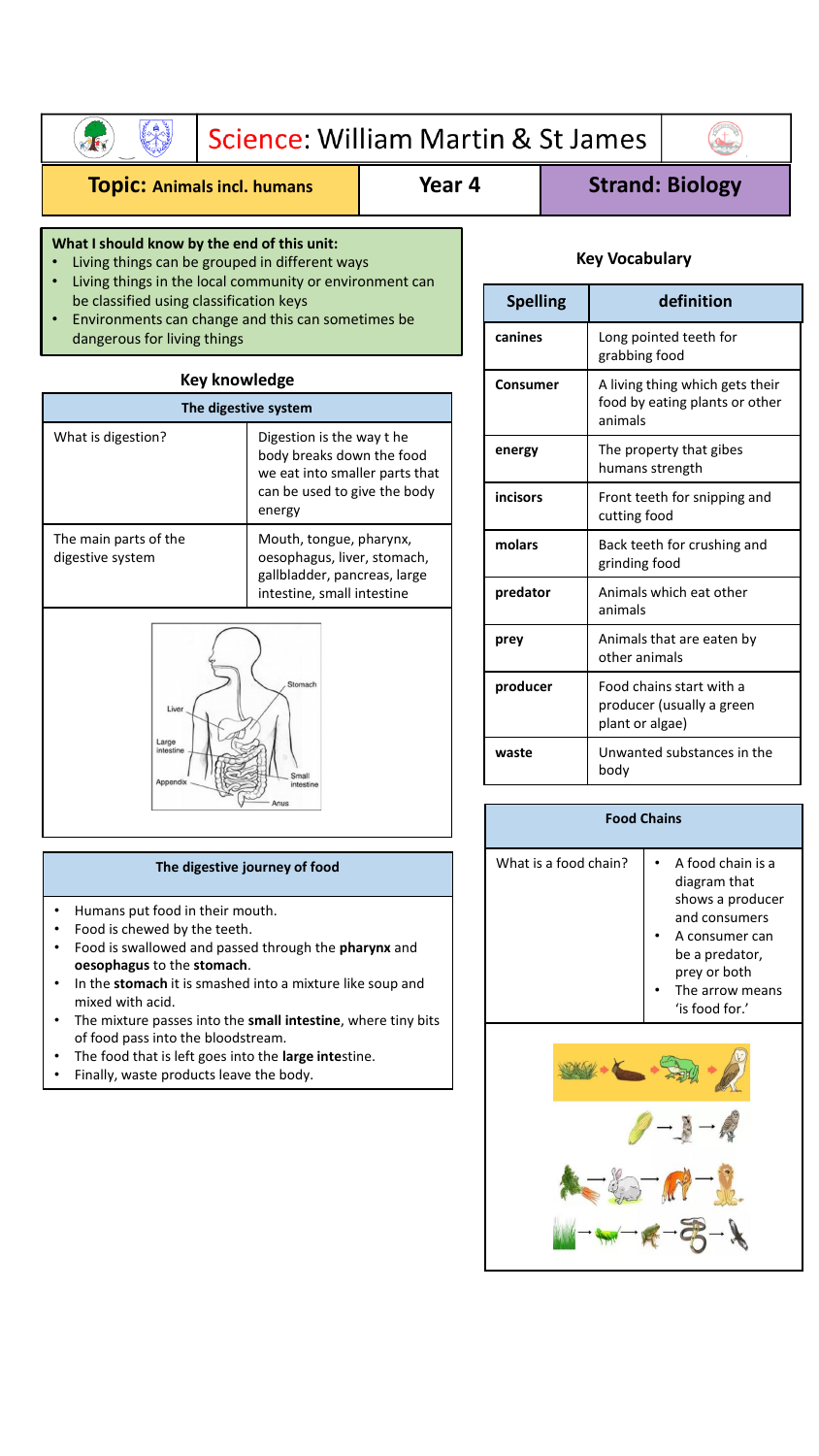|                                                                                                | Science: William Martin & St James |                                                                                                                                |                |                        |  |
|------------------------------------------------------------------------------------------------|------------------------------------|--------------------------------------------------------------------------------------------------------------------------------|----------------|------------------------|--|
| <b>TOpiC: Animals incl. humans</b>                                                             |                                    | Year 4                                                                                                                         |                | <b>Strand: Biology</b> |  |
| <b>Carnivores and herbivores</b>                                                               |                                    | <b>Human Teeth</b>                                                                                                             |                |                        |  |
| Animals that only eat meat are called carnivores.                                              |                                    | Teeth grow in babies when they are about 6<br>months old                                                                       |                |                        |  |
| Animals that eat only plants are called herbivores                                             |                                    | 20 teeth grow by the time you are about 2.5<br>years old                                                                       |                |                        |  |
| Carnivores and herbivores have different types of teeth, to suit<br>the type of food they eat. |                                    | From about the age of 6 you start to lose teeth<br>until about the age of 12<br>These teeth are replaced by 32 permanent teeth |                |                        |  |
| Herbivores have teeth which are shaped to squash and grind<br>plants.                          |                                    |                                                                                                                                |                |                        |  |
| Carnivores have teeth which are shaped to slice and rip the<br>meat they eat.                  |                                    |                                                                                                                                |                |                        |  |
| carnivore teeth<br>herbivore teeth                                                             | omnivore teeth                     |                                                                                                                                | Incisor canine | premolar<br>molar      |  |









| Decay is what          |
|------------------------|
| happens when the       |
| acid created in your   |
| mouth attacks your     |
| teeth and breaks its   |
| way through the        |
| surface of your tooth, |
| making a small hole    |
| called a cavity.       |

Major causes of tooth decay are sugary, sticky foods and beverages. The more sugar consumed, the more acid, which gets produced leading to decay.

**Tooth decay**